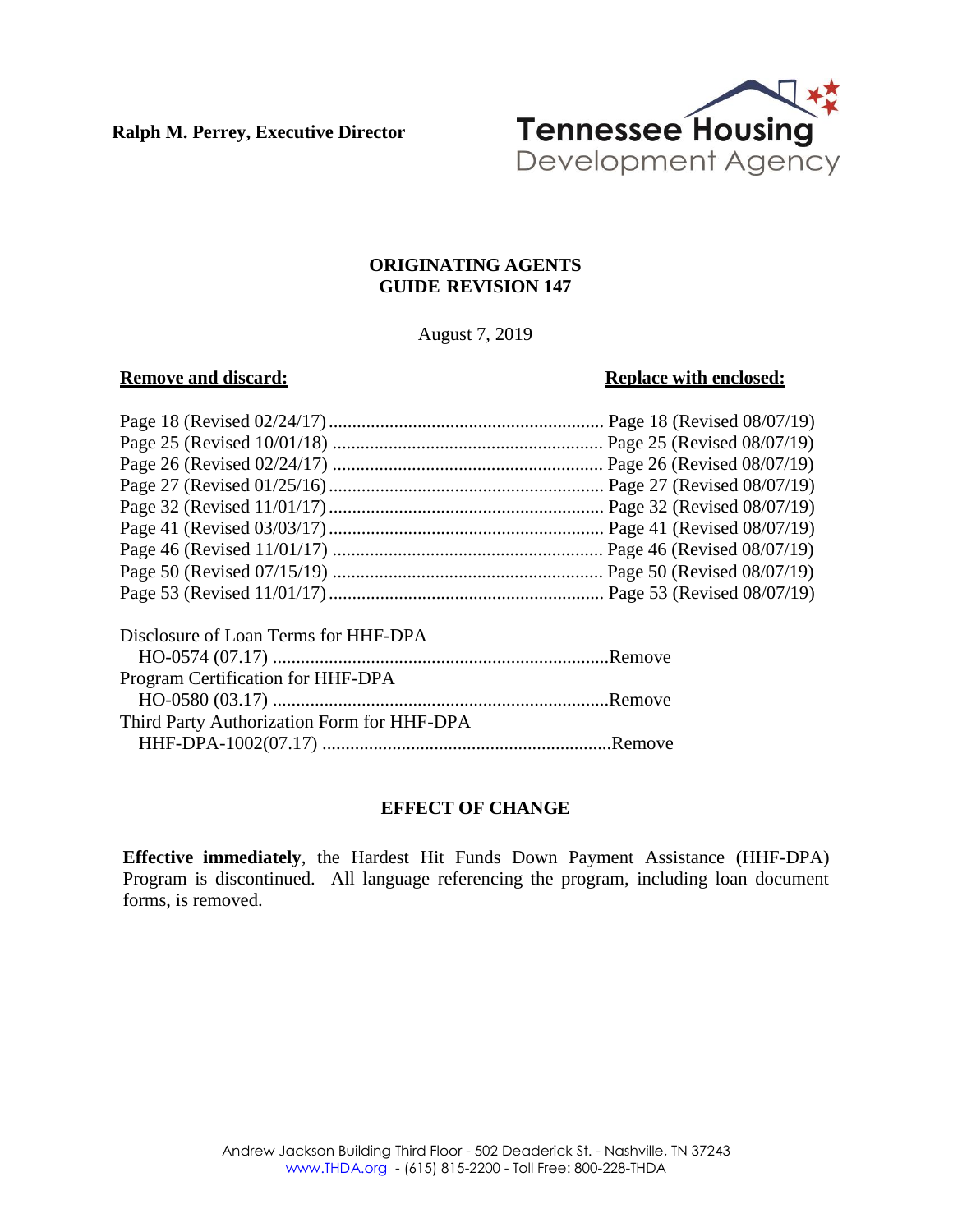# **SECTION 4: OTHER THDA PROGRAM REQUIREMENTS**

#### **4.1 ELIGIBLE APPLICANTS**

An Eligible Applicant must meet ALL of the following criteria:

- 1. Possess and demonstrate the legal capacity to incur the THDA debt (not be judged incompetent, and be age 18 or older or have minority removed by judicial process);
- 2. Meet credit underwriting standards of the relevant insuring program as evidenced by the approval of a Direct Endorsement underwriter or the insurer program accepted underwriting software, i.e. Loan Prospector, Desktop Underwriter;
- 3. Be, or become, within 60 days after the THDA loan closing, a resident of the State of Tennessee and intend to occupy the property as their principal residence;
- 4. Have gross assets of such amounts as to be considered a person of low or moderate income, as THDA may determine from the documentation contained in the application file (See Section 5.2); and
- 5. Agree to occupy the property as their principal residence and agree not to rent the property during the term of the THDA loan, as sworn to in the Application Affidavit and as precluded by the THDA Rider.
- 6. Must be a U.S. citizen or permanent resident alien.

#### **4.2 PROPERTY ELIGIBILITY**

#### **A. Eligible Property**

Eligible property must meet all of the following requirements:

- 1. Be one of the following:
	- (a) A detached or semi-detached house;
	- (b) A row-house, townhouse, condominium or be part of a planned unit development. For a property located in a condominium development, including developments less than 100% complete, the condominium development must have approval by either FHA, VA, USDA/RD, FHLMC or FNMA;
	- (c) A one, two, three, or four-family residence, one unit of which must be occupied by Applicant as his/her principal residence;
	- (d) Any of the above types of residences, existing, new or proposed:
		- (1) built on site, or
		- (2) a modular home permanently attached to a foundation (in compliance with HUD guidelines, or
		- (3) a HUD approved double-wide manufactured home permanently attached to a foundation (in compliance with HUD Manual 4930.3, "Permanent Foundations Guide for Manufactured Housing"), with wheels, axles, towing tongue and running lights removed. If any portion of a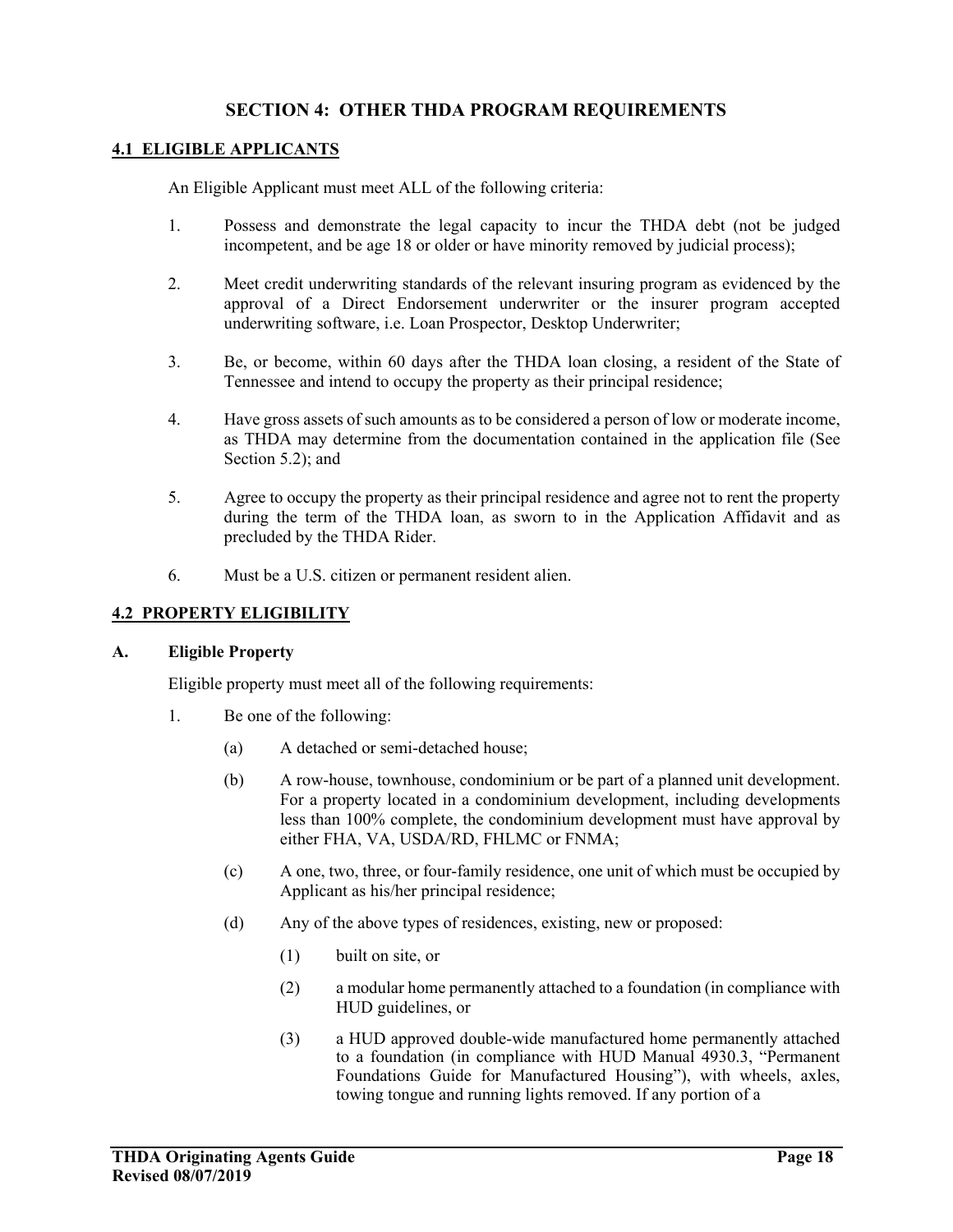- 1. Face-to-Face
	- A minimum of six hours of classroom education
	- A four hour class or workshop, paired with a minimum of one hour of individual counseling
	- A minimum of four hours of face-to-face, one-on-one homebuyer counseling
- 2. Online Education
	- A minimum of one hour of individual counseling paired with THDA's approved eHomeAmerica online homeownership education course
		- o The borrower may access the course via THDA's website or by contacting the approved Provider agency directly.
		- o The borrower will select an HBEI Provider and pay a fee during the online registration process.
		- o Upon completion of the course, the borrower will be contacted by the HBEI Provider and required to participate in a one hour counseling session. The session provides follow-up counseling on the test questions and additional counseling regarding the customer's budget and responsibilities as a homeowner.

 After the Homebuyer Education course is completed, the HBEI Provider will provide the borrower with their THDA Certificate of Completion. The certificate will be in effect for 12 months.

# **D. Age of Credit Documents**

All credit documents must be current when submitted to THDA for underwriting. For Commitments with a term of six months (permanent financing on new construction), income documents more than 180 days old must be updated and resubmitted for THDA review and approval when construction is complete.

All updates and requests for extension of the Commitment must be submitted with updated documents for THDA approval prior to the Commitment expiration date.

# **E. Qualifying Spouse**

When an application is made by two people, both are considered co-applicants for THDA eligibility purposes. Both must sign the Application Affidavit and the income of both persons must be included in calculating Household Income as described in Section 3.3. Both persons must execute the Note and the Deed of Trust.

# **F. Non-Qualifying Spouse**

- 1. Cannot have owned principal residence in the past three years unless present property being purchased is in a targeted area.
- 2. Items required as documentation on the non-qualifying spouse:
	- a. Income verified and a current pay stub.
	- b. Signature on an original Application Affidavit (can be on the same Affidavit as borrower or on a separate Affidavit).
	- c. Copy of the most recent tax year Federal Income Tax Return and W-2's.
	- d. Signature on the Deed of Trust at closing (signing away marital interest).

# **G. Co-Signers**

THDA will not approve any loan that includes the use of a co-signer.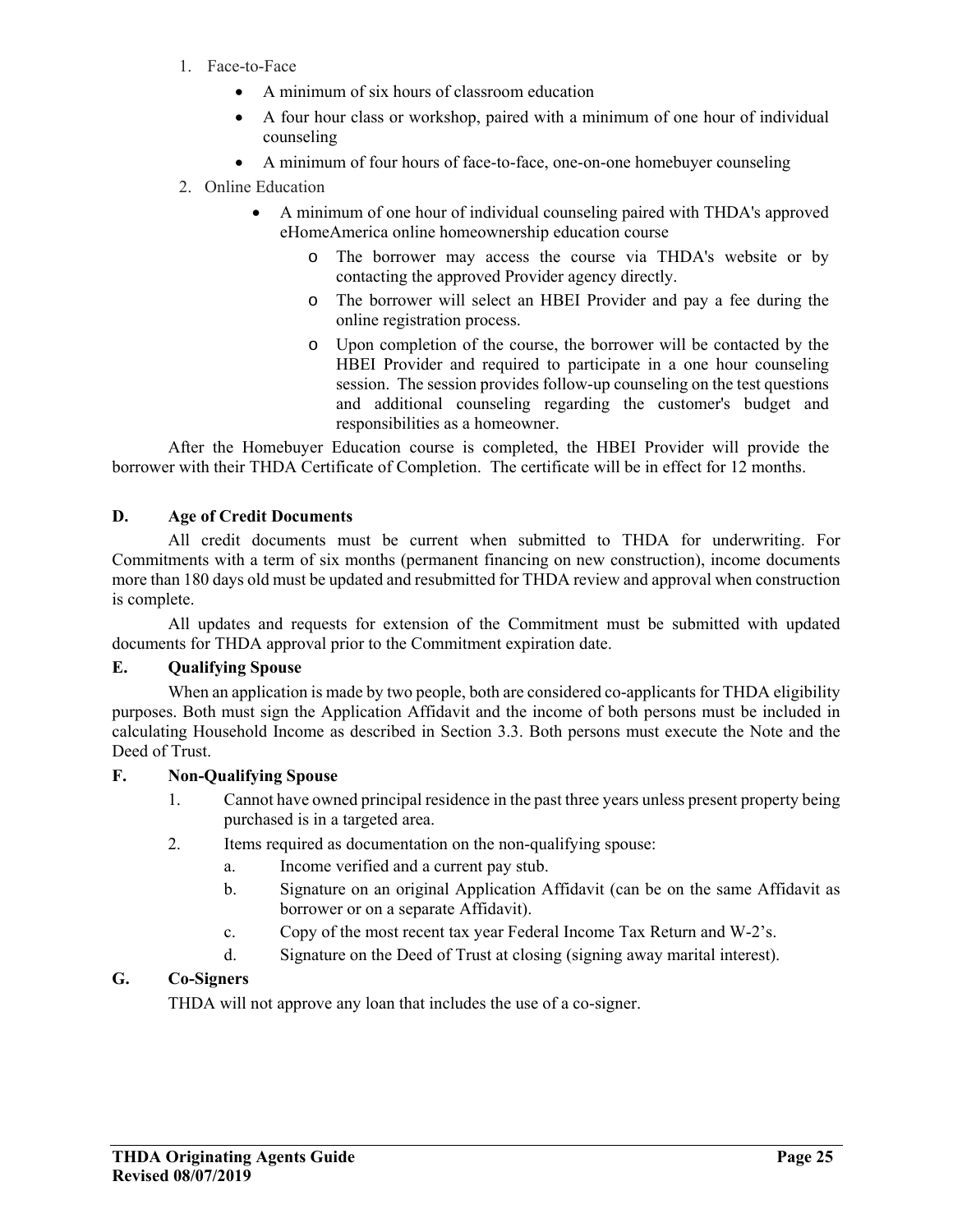## **5.2 ASSETS**

## **A. Substantial Liquid Assets**

If an Applicant has non-recurring deposits in excess of \$300 the Applicant must explain the source and circumstances of such deposits. THDA will make a case-by-case determination of the acceptable level of liquid assets and/or recurring income based on the information and documentation provided in the application file.

## **B. Sale of Assets**

Funds to close the THDA loan that are obtained from the sale of an asset must be documented. Include a copy of the bill of sale.

If the source of funds to close are from the sale of commercial property, manufactured home (chattel) or non-owner occupant residential real estate, documentation must be provided to establish whether income is being received, or will be received, or to show that the property was sold and not retained for rental income. If there is financing income or rental income, it must be included in Household Income (See Section 3.3).

# **C. Gift Letter**

A gift letter must be properly documented and verified in accordance with program insurer guidelines.

# **5.3 VERIFICATIONS**

#### **A. Employment Verifications**

Full documentation is required for THDA. All current full-time and part-time employment or selfemployment covering a period of at least the last two years must be verified in writing. Telephone verification is acceptable on previous employment. For current employment not verified with a standard VOE form, answers to all questions contained on the standard VOE must be provided by the employer on employer letterhead. Verifications must indicate bonuses, next pay increase, overtime and scheduled number of work hours if paid by the hour. In addition, a copy of each Applicant's most recent pay stub is required (no more than 30 days old). This income verification and documentation is also required for a non-qualifying spouse and any other occupant of the property 18 years of age or older.

#### **B. Sole-Proprietorship Verifications**

Year-to-date P&L, Plus 1040's with Schedule C for a minimum of two tax years, and 24 months in business.

## **C. Partnership Verifications**

Year-to-date P&L, Plus 1065's with Schedule K-1 and Schedule E, part II; Partnership returns with all schedules. Minimum two tax returns and 24 months in business.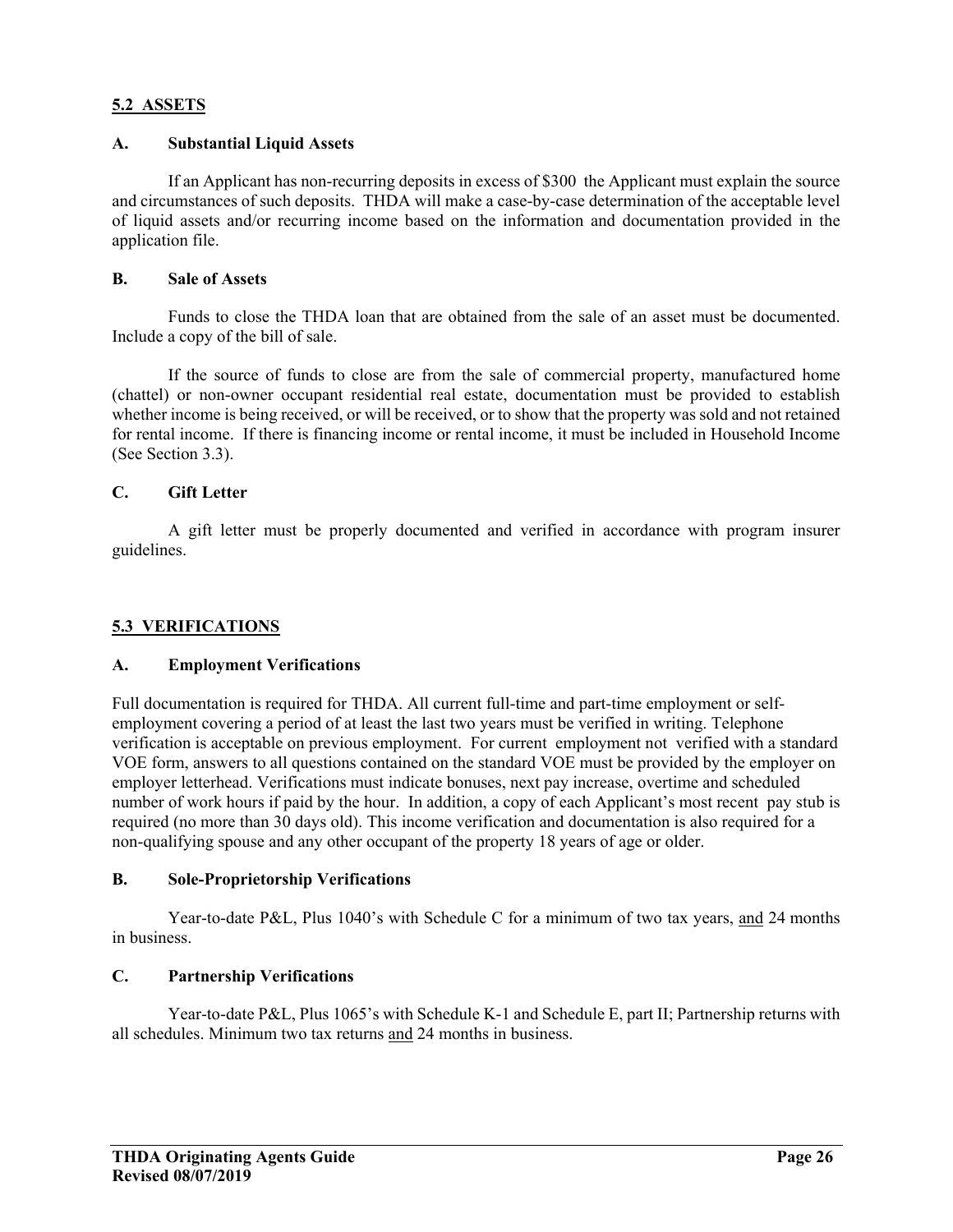# **D. Limited Partnership Verifications**

1065, Schedule K-1 and Schedule E, part II; Partnership Return with schedules. Minimum two tax returns and 24 months in business.

# **E. Subchapter S Corporation Verifications**

1120/1120S, Schedule K-1, Schedule E, part II, W-2 for Applicant. Minimum two tax returns and 24 months in business.

# **F. Corporation Verifications**

Provide if Applicant owns or controls 25% or more of the stock. Corporation Return, Form 1120 and Schedule L (if applicable); W-2 for Applicant. Minimum two tax returns and 24 months in business.

# **G. Deposit Verifications**

Verification of Deposit (VOD) and Borrower's most recent statement for each account or alternative documentation, Borrower's bank statements for the previous two months for each account. When non-traditional credit is used (no credit score), two months PITI in reserves is required. When manually underwritten with a score of 640 or higher, one month PITI in reserves is required.

# **H. Veteran Status**

Veterans applying for the exemption to the three year requirement must provide a copy of VA Form DD-214 or VA Form DD-4 (Enlistment/Re-enlistment Document).

# **I. FHA 203(h) Proof of Permanent Residence**

The victim/borrower's previous permanent rental residence must have been in the disaster area and must have been destroyed or damaged to such an extent that reconstruction or replacement is necessary. The victim/borrower must provide conclusive proof of permanent residence with one of the following:

- Valid driver's license
- Voter registration card
- Utility bills

# **J. FHA 203(h) Proof of Destruction of Residence**

The victim/borrower's previous permanent rental residence must have been in the disaster area and must have been destroyed or damaged to such an extent that reconstruction or replacement is necessary. The victim/borrower must provide proof of destruction with one of the following:

- An insurance report
- An inspection report by an independent fee inspector or government agency (FEMA)
- Conclusive photographic evidence showing the destruction or damage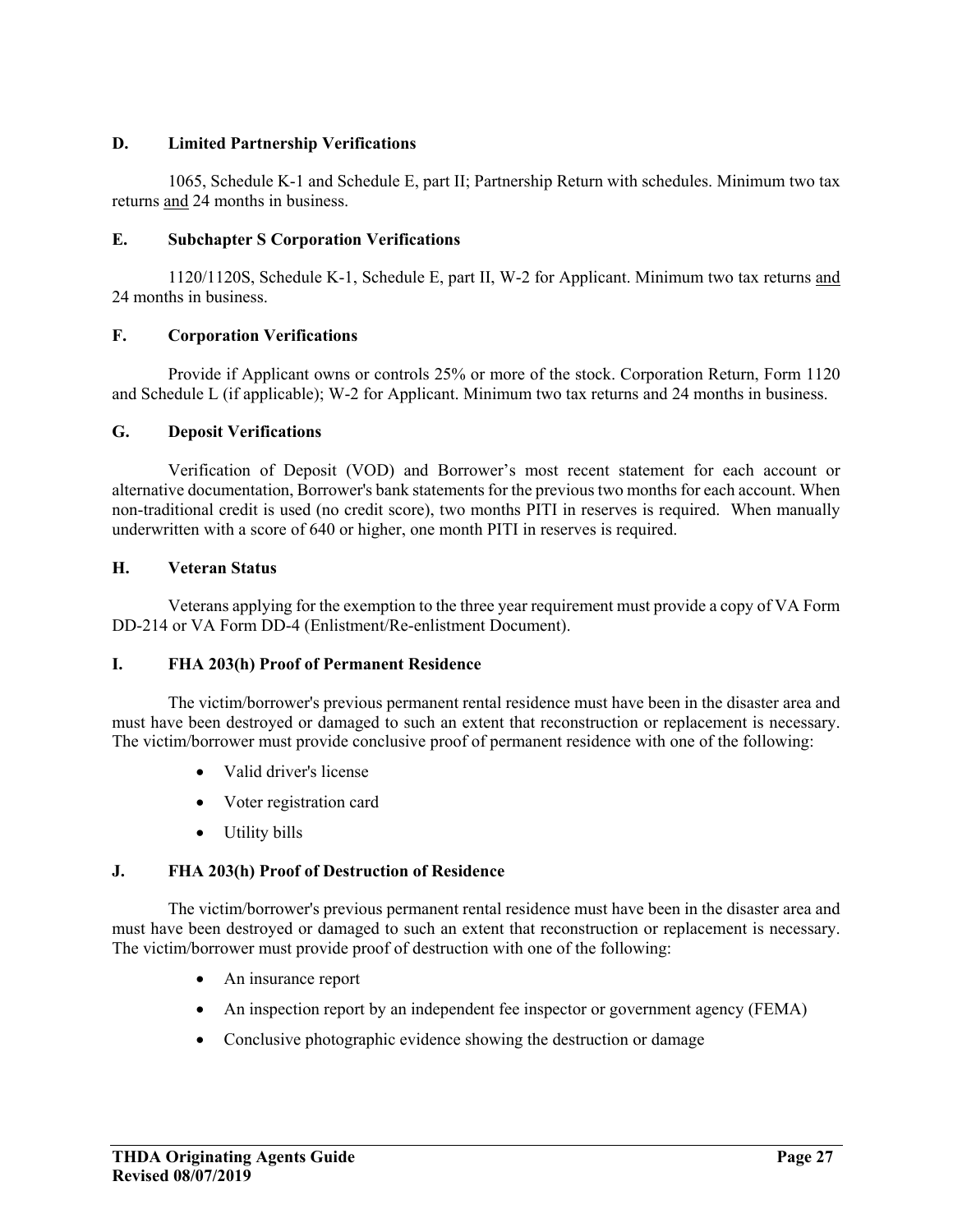# **S. Sales Contract**

Include a copy of the purchase agreement (fully executed by seller and Applicant) in the application file. Any changes to the purchase agreement must be initialed by seller and Applicant.

# **T. FHA Conditional Commitment**

Enclose the HUD Form 92800.5B (FHA Conditional Commitment) and the Appraisal Analysis Sheet, both signed by the DE Underwriter.

## **U. Appraisal**

Enclose an original Uniform Residential Appraisal Report (FMNA 1004) in the application file. The Uniform Residential Appraisal Report must reflect inspections of both the interior and exterior of the dwelling. If the original Appraisal must be submitted to the loan insurer or guarantor, a legible copy must be enclosed.

If the negotiated sales price for the property was modified after the Appraisal was provided, enclose a letter from the appraiser that indicates any changes in the appraiser's conclusions.

## **V. Flood Notification**

If the property lies within a Special Flood Hazard Zone, the Originating Agent must make proper and timely disclosure to the Applicant in compliance with federal regulations. Provide a life of loan Flood Hazard certification with the initial underwriting submission package or closed loan documents.

## **W. Loan Estimate**

 The initial Loan Estimate (LE) must be included in the Underwriting Submission Package and any subsequent changes in the LE, if necessary, must be included in the Closed Loan Submission Package. The LE must be provided for all second mortgage loans. Recording fees are the only allowable fees for second mortgage loans.

#### **X. Title Commitment**

Title commitment must be provided to determine if borrowers have any tax liens. Title searches must include public record information.

# **6.3 DOCUMENTING NEW CONSTRUCTION FOR CUSTOM BUILT HOMES**

**NOTE:** *This section does not apply to the purchase of a new or proposed residence located on a lot that is not owned by the Applicant prior to the date of the loan closing.* 

# **A. Documentation Required**

- 1. Copy of Warranty Deed to lot.
- 2. Copy of construction contract.
- 3. Contractor's detailed cost estimate, if applicable.
- 4. Contractor's final itemized bill, if applicable.
- 5. Final inspection with photos, when complete.

## **B. Manufactured Housing**

For manufactured housing, additional or substituted documentation must include a contract for the manufactured home and documentation for the cost of foundation, utilities, landscaping, driveways and all other necessary improvements.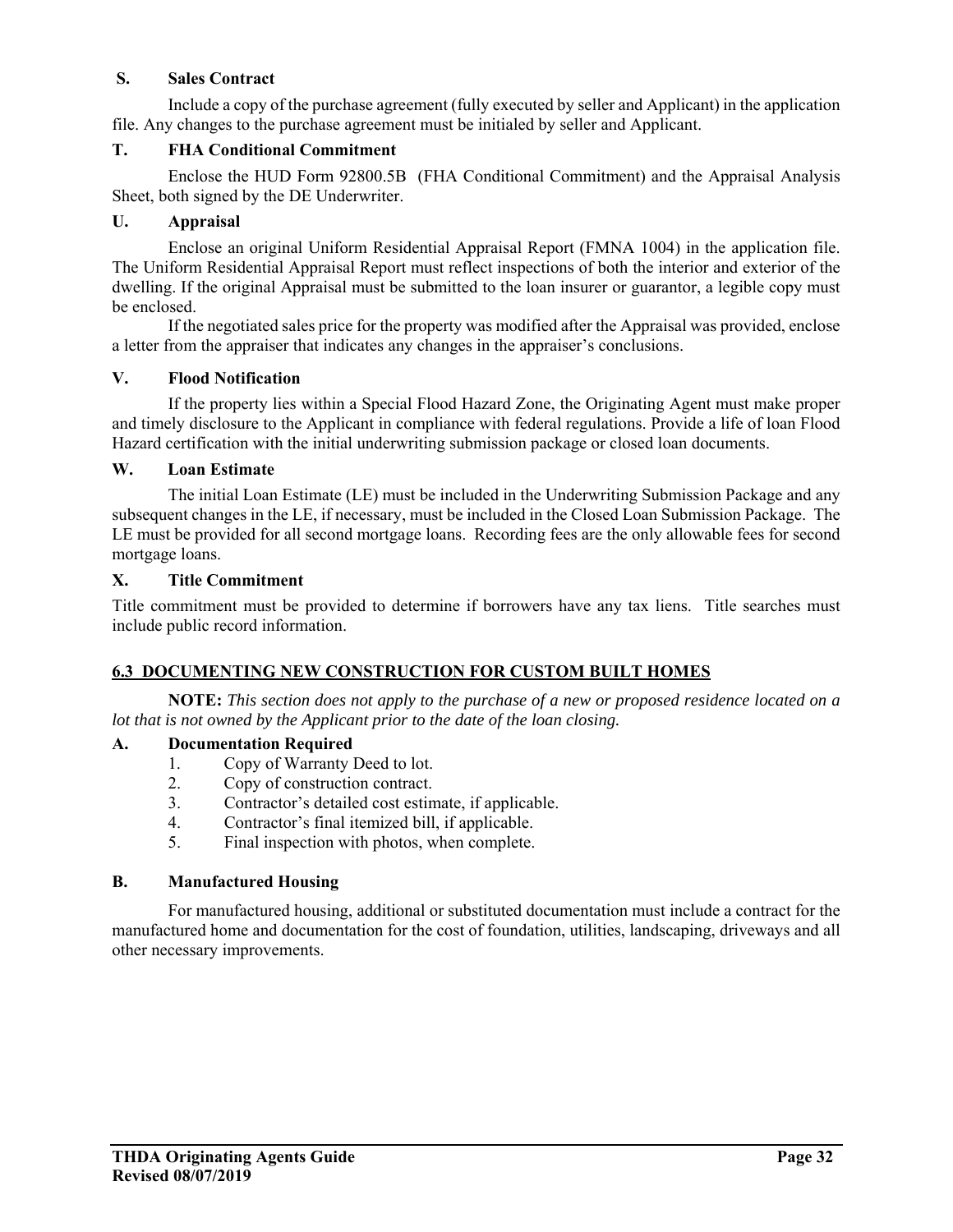## **B. Qualifying Spouse**

Applications involving married applicants require that both spouses meet the first-time homebuyer eligibility, except in Targeted Areas or if eligible for a veteran's exemption.

A non-qualifying spouse must sign the Deed of Trust.

## **C. Rescission**

THDA cannot fund or purchase a loan that is closed with a Three-day Right of Rescission.

# **D. Net Funds "To Borrower"**

A borrower cannot receive any funds from the closing that exceed amounts that they paid in advance from their personal funds for earnest money, appraisal fees, credit report fees, and homebuyer education counseling. If a grant from an entity other than THDA is included in the transaction, coordinate this subject with the grant provider. Borrowers using Great Choice Plus assistance cannot receive any funds at closing from the assistance provided.

There are circumstances that arise at the closing table that cause excessive cash back to the borrower. In these situations, THDA will allow a principal reduction to cure the issue.

# **E. Original Certificate of Title or Original Manufactured Certificate (MCO) of Origin (Manufactured Home)**

If the seller of the subject property has a mortgage on the property and the lien holder is in possession of the original title or MCO and will not release it until their loan is paid off, the original Certificate of Title with any lien noted thereon having been marked released, or Manufactured Certificate of Origin ("MCO"), in the name of the seller of the subject property or having been endorsed to the seller MUST be provided to THDA with the closing documents. If the Manufactured Home consists of more than one (1) unit, you will need to provide the title or "MCO" for each unit. THDA will not purchase the loan until we receive the original certificate of Title or original MCO.

#### **F. Affidavit of Affixation (Manufactured Home)**

An Affidavit of Affixation is required on all manufactured home loans and must be recorded as a separate document. It cannot be recorded with or attached to the Deed of Trust. THDA's Affidavit of Affixation (Form HO-0453) is to be used unless the Settlement Agent uses an Affidavit of Affixation that meets the statutory requirement of TCA Section 55-3-138.

#### **G. Warranty Deed**

A copy of the Warranty Deed (certified copy of recorded Warranty Deed if Manufactured Home) to the subject residence must be provided to THDA in the Closed Loan Submission package.

# **7.6 CLOSING COSTS**

## **Closing Costs and Fees a THDA Borrower May Pay**

1. The borrower may pay any and all reasonable and customary fees and costs normally charged in the market place. If THDA, in its sole discretion, determines that the borrower has been charged a fee that is exorbitant or not customarily charged in the market place, the Originating Agent will be required to refund these fees to the borrower.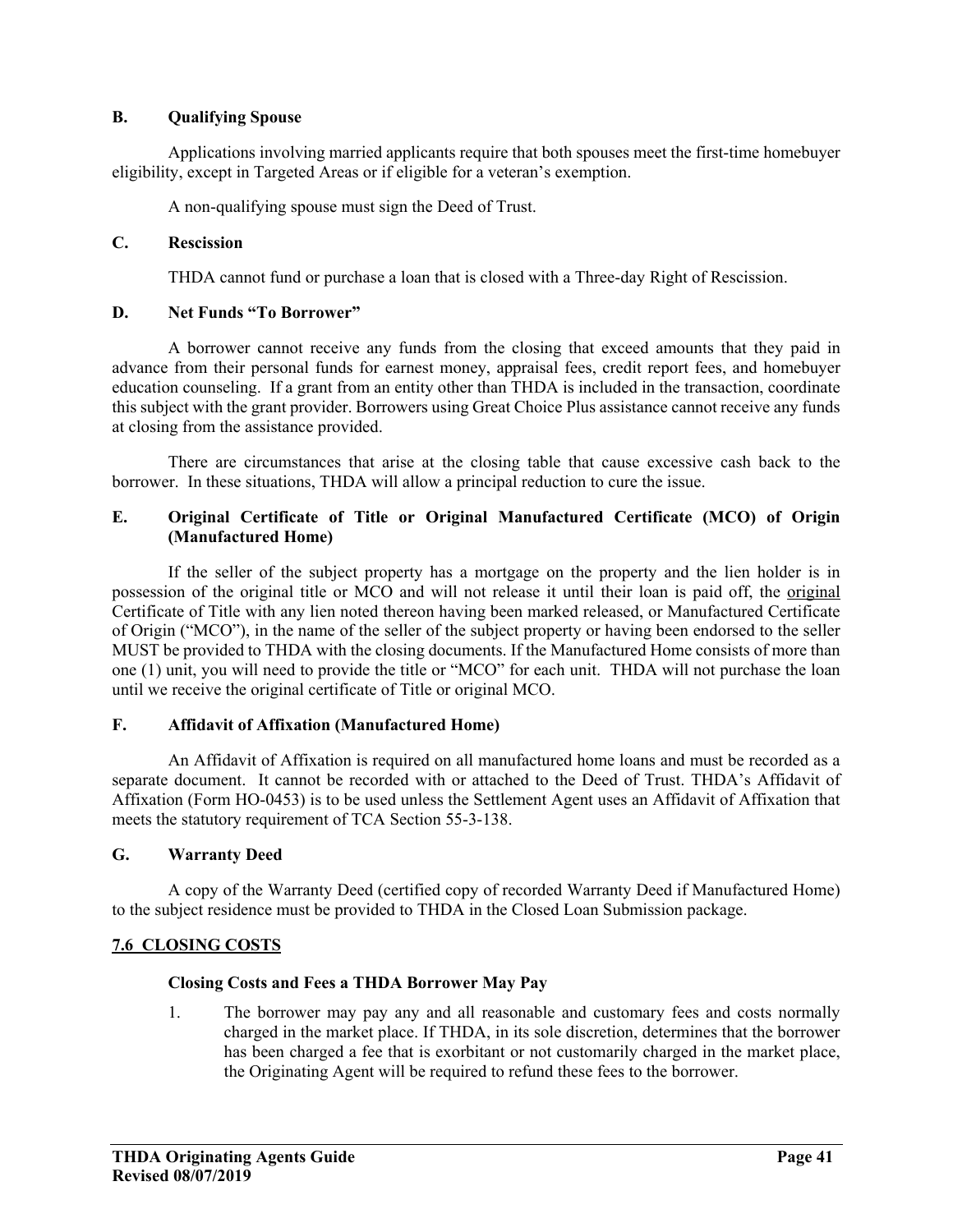## **I. Warranty Deed**

Enclose a copy (before recording) of the fully executed Warranty Deed(s) that convey(s) the property to the Borrower. A copy of the recorded Warranty Deed(s) is/are required if a Manufactured Home.

## **J. Closing Disclosure**

The Closed Loan Submission Package must include the Closing Disclosure (CD). The CD must be included for Great Choice Plus second mortgage loans.

Great Choice Loan Allowable Fees

## I. Great Choice Loan:

A loan originator may designate an origination point on page 2 of the CD. THDA allows up to 2% origination points for all Great Choice loans.

Please note that THDA allows the Originating Agent to charge normal and customary fees, including without limitations, appropriate application fee. If the Originating Agent elects to charge an Application Fee, it must be included on the CD.

## II. Great Choice Plus Loan:

THDA only allows customary recording fees. THDA does not allow Lender title policy on the Great Choice Plus loan. THDA Great Choice Plus loans are exempt from state stamp taxes.

## **K. Hazard Insurance**

THDA must receive a copy of the hazard insurance policy declarations page, or a copy of the Certificate of Insurance, signed by an authorized agent of the insurance company. The original policy or Certificate of Insurance must be sent to the THDA Servicer.

#### **L. Termite Inspection/Treatment Certificate (when applicable)**

See Section 7.4.C.

#### **M. Flood Insurance (when applicable)**

See Section 7.4.E.

#### **N. Commitment Conditions**

Enclose any documents to satisfy, at closing, conditions specified in the Commitment, if not otherwise satisfied with documents listed above.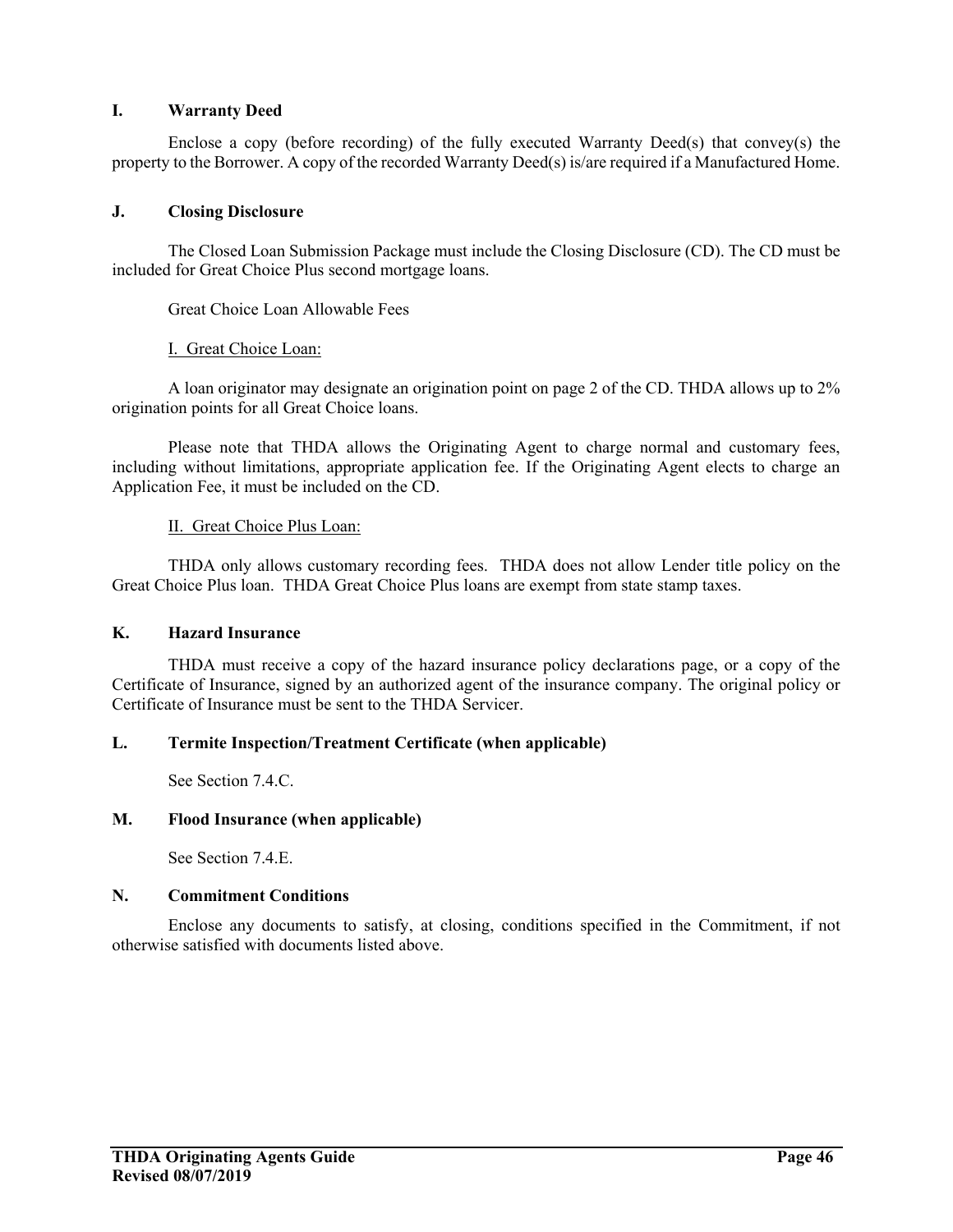# **SECTION 9: THDA FORMS AND INSTRUCTIONS**

As a result of Tax Code requirements, THDA must require certain forms. Application files or closed loan packages that do not contain fully executed THDA forms, as required, will not be accepted by THDA. These forms must be included in THDA application files and in THDA closed loan packages as indicated in this Guide. THDA forms are in addition to the typical forms utilized in the mortgage industry. These forms are to be considered part of this Guide.

THDA forms may not be altered.

THDA forms may not be distributed to a lender who is not an Originating Agent or to any other unauthorized individual or entity.

Detailed instructions for completion of each THDA form follows in the order that they are typically encountered in the lending process:

Application Affidavit HO-0450 (03/11) Veteran Exemption Application Affidavit HO-0460 (02/07) Notice to Applicants Federal Recapture Requirements HO-0448 (07/17) Seller Affidavit HO-0451 (09/99) Buyer Profile HO-0439 (02/15) Underwriting Submission Checklist HO-0549 (11/17) Affidavit of Affixation HO-0453 (12/06) Legally Enforceable Obligation Letter HO-0476 Closed Loan Submission Checklist HO-0541 (07/19) THDA Rider HO-0440 (08/03) Request for Loan Purchase with Acknowledgement and Certification HO-0444 (02/18) Disclosure of Loan Terms for Great Choice Plus Second Mortgage Loan HO-0574 (02/17)

# **APPLICATION AFFIDAVIT HO-0450 (03/11)**

# **VETERAN EXEMPTION APPLICATION AFFIDAVIT HO-0460 (02/07) (If Applicable)**

The Application Affidavit or Veteran Exemption Application Affidavit (if applicable Application Affidavit must be executed by each applicant and non-qualifying spouse. The household income figure to be provided in item #4 is the maximum allowable income for the size of the applicant's household and location of property. The acquisition cost figure for Great Choice is to be provided in item #5 is the maximum THDA acquisition cost for the county in which the property is located. The original Application Affidavit or Veteran Exemption Application Affidavit is required by THDA. All changes or whiteouts must be initialed by the Applicant(s).

Each Application Affidavit or Veteran Exemption Application Affidavit, must be executed and notarized within the State of Tennessee; however, in rare circumstances, an Application Affidavit or Veteran Exemption Application Affidavit may be executed and notarized outside the State of Tennessee, such as when a person is a member of the armed forces, is stationed outside the state and is unable to be present while the application is being processed.